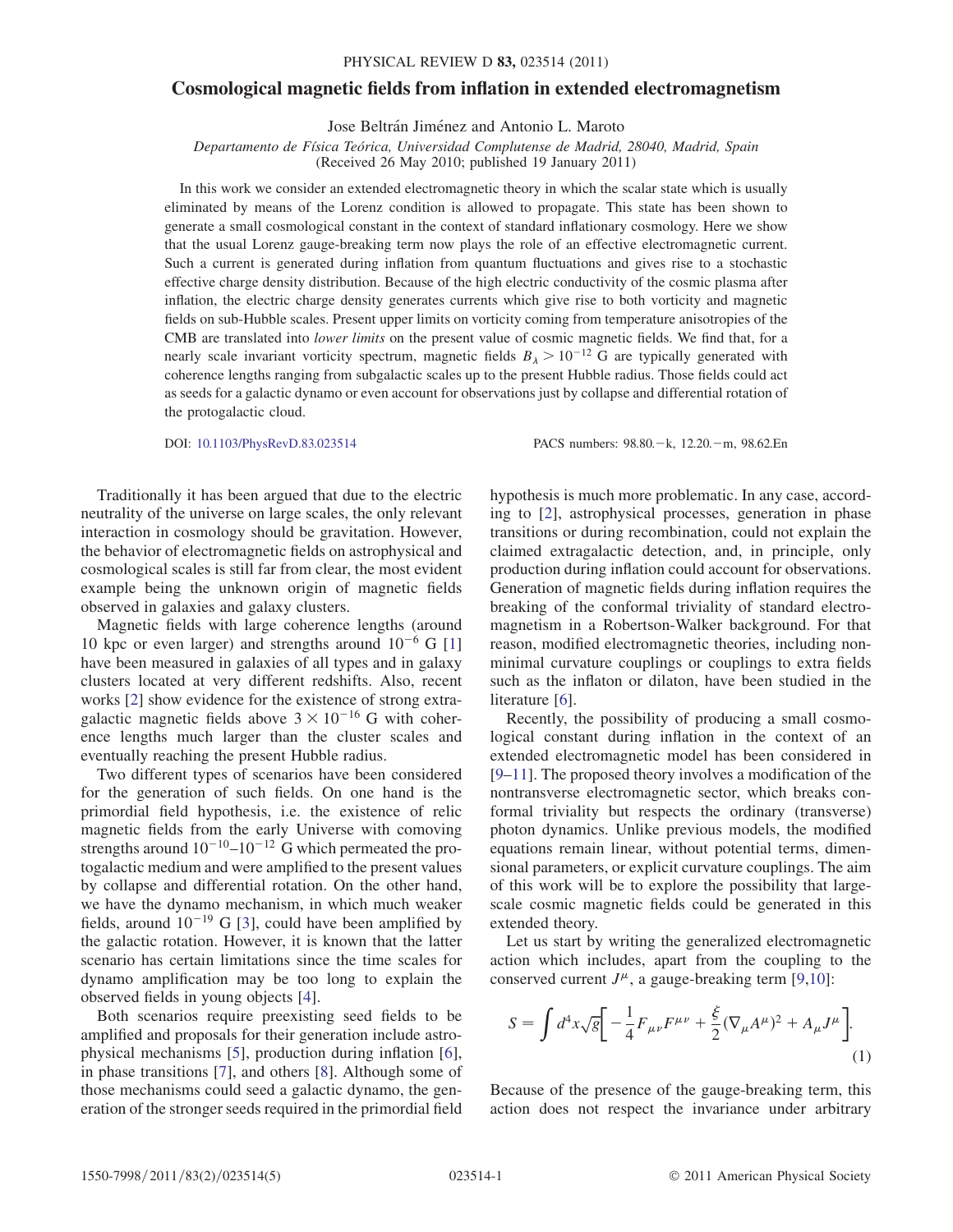## JOSE BELTRÁN JIMÉNEZ AND ANTONIO L. MAROTO PHYSICAL REVIEW D 83, 023514 (2011)

gauge transformation, but it still preserves a residual gauge symmetry given by  $A_{\mu} \rightarrow A_{\mu} + \partial_{\mu} \theta$  provided  $\Box \theta = 0$ .

<span id="page-1-1"></span>The corresponding modified Maxwell equations read

$$
\nabla_{\nu} F^{\mu\nu} + \xi \nabla^{\mu} (\nabla_{\nu} A^{\nu}) = J^{\mu}.
$$
 (2)

<span id="page-1-0"></span>Taking the 4-divergence of these equations we obtain

$$
\Box(\nabla_{\nu}A^{\nu})=0,\t\t(3)
$$

where we have used the fact that the electromagnetic current is covariantly conserved.

Thus we see that due to the presence of the  $\xi$  term, the free theory contains three propagating physical fields, which correspond to the two ordinary transverse photons and a third scalar state related to  $\nabla_{\nu}A^{\nu}$  (in principle, we should include a fourth polarization for  $A_\mu$ ; however, it can be seen to correspond to the pure gauge mode  $\partial_{\mu}\theta$ ). Notice that in the ordinary approach to electrodynamics [[12](#page-4-11)] the same action [\(1\)](#page-0-0) is considered, but  $\nabla_{\nu}A^{\nu}$  is imposed to be zero (Lorenz condition), so that we are left only with the two transverse polarizations. However, in the modified approach we will follow, we allow this state to propagate. Despite the fact that the extended theory is not gauge invariant, the transverse photon dynamics is not affected and remains gauge invariant. This implies that ordinary QED phenomenology is recovered in Minkowski spacetime. On the other hand, the fact that the theory contains an additional polarization could suggest the possibility that such a mode is a ghost and the theory would be quantummechanically unstable. However, as shown in [\[10\]](#page-4-10), thanks to the residual gauge symmetry of the theory it is possible to eliminate the ghost state, so that the new mode has a positive norm (details on theoretical and experimental aspects of the theory can be found in [[9–](#page-4-8)[11\]](#page-4-9), and references therein).

As seen from [\(3](#page-1-0)) the new state is completely decoupled from the conserved currents, although it is nonconformally coupled to gravity. This means that this state cannot be excited from electromagnetic currents. However, it could be produced from quantum fluctuations in a curved spacetime, in a similar way as inflaton fluctuations during inflation. Moreover, due to the well-known fact that a massless scalar field gets frozen on super-Hubble scales for a Robertson-Walker universe  $(ds^2 = a^2(\eta)(d\eta^2 - d\vec{x}^2))$ , we get  $\nabla_{\nu}A^{\nu} \sim$  const on scales larger than the Hubble radius, giving rise to a cosmological-constant-like term in the action ([1\)](#page-0-0). This constant has been shown to agree with observations provided inflation took place at the electroweak scale [\[9,](#page-4-8)[10\]](#page-4-10). On the other hand, for sub-Hubble scales, we have that  $\nabla_{\nu} A^{\nu} \sim a^{-1} e^{i(k\eta - \vec{k}\cdot\vec{x})}$ .

It is interesting to note that the  $\xi$  term can be seen, at the equations of motion level, as a conserved current acting as a source of the usual Maxwell field. To see this, we can write  $-\xi \nabla^{\mu} (\nabla_{\nu} A^{\nu}) = J_{\nabla \cdot A}^{\mu}$ , which, according to [\(3](#page-1-0)), satisfies the conservation equation  $\nabla_{\mu} J^{\mu}_{\nabla A} = 0$ , and we can express ([2\)](#page-1-1) as

$$
\nabla_{\nu} F^{\mu \nu} = J_T^{\mu} \tag{4}
$$

<span id="page-1-2"></span>with  $J_T^{\mu} = J^{\mu} + J_{\nabla \cdot A}^{\mu}$  and  $\nabla_{\mu} J_T^{\mu} = 0$ . Physically, this means that, while the new scalar mode can only be excited gravitationally, once it is produced it will generally behave as a source of electromagnetic fields. Therefore, the modified theory is described by ordinary Maxwell equations with an additional "external" current.

In the following we will study the phenomenological consequences of the presence of this new effective current. We will show that it can be generated during inflation, and we will compute its corresponding power spectrum. This implies that the universe will acquire a nonvanishing Gaussian stochastic distribution of effective electric charge with zero mean but a nonvanishing dispersion. This, in vacuum, could also be seen as the generation of a stochastic background of longitudinal electric waves. Because of the high electric conductivity after inflation, an electrically charged universe has been shown to lead necessarily to the generation of vorticity and the presence of magnetic fields on cosmological scales [[13](#page-4-12),[14](#page-4-13)]. Notice that, even though conductivity will be in general high after reheating also in ordinary electromagnetism, the presence of a nonvanishing effective charge density is the crucial ingredient leading to the generation of cosmological magnetic fields. Finally, we will show that the existing upper limits on vorticity coming from CMB anisotropies impose a lower limit on the amplitude of the produced magnetic fields.

The power spectrum of super-Hubble fluctuations of  $\nabla_{\nu}A^{\nu}$  produced during an inflationary phase characterized by a slow-roll parameter  $\epsilon$  can be written as [[9\]](#page-4-8)

$$
P_{\nabla A}(k) = \frac{9H_{k_0}^4}{16\pi^2} \left(\frac{k}{k_0}\right)^{-4\epsilon},\tag{5}
$$

where  $H_{k_0}$  is the Hubble parameter when the  $k_0$  mode left the horizon, and we have fixed  $\xi = 1/3$ . As shown in [[9\]](#page-4-8), this value of  $\xi$  corresponds to canonical normalization of commutation relations for creation and annihilation operators for states built out of the standard Bunch-Davies vacuum. Of course, in curved space-time it would be possible to choose a different normalization condition, but as long as it is a natural choice, we do not expect deviations from  $\xi$  being of order unity and, thus, the results obtained in this work will remain essentially unchanged. The pivot point will be chosen as  $k_0 \approx H_0$  with  $H_0$  the Hubble parameter today. The corresponding field variance will read

$$
\langle (\nabla_{\mu}A^{\mu})^2 \rangle = \int_{k_c}^{H_0} \frac{dk}{k} \frac{9H_{k_0}^4}{16\pi^2} \left(\frac{k}{k_0}\right)^{-4\epsilon} \simeq \frac{9H_{k_0}^4}{64\pi^2 \epsilon} \left(\frac{H_0}{k_c}\right)^{4\epsilon},\tag{6}
$$

where  $k_c$  is the infrared cutoff which is usually set by the comoving Hubble radius at the beginning of inflation (see [\[15\]](#page-4-14) and references therein for problems with infrared divergences during inflation). The above expression, for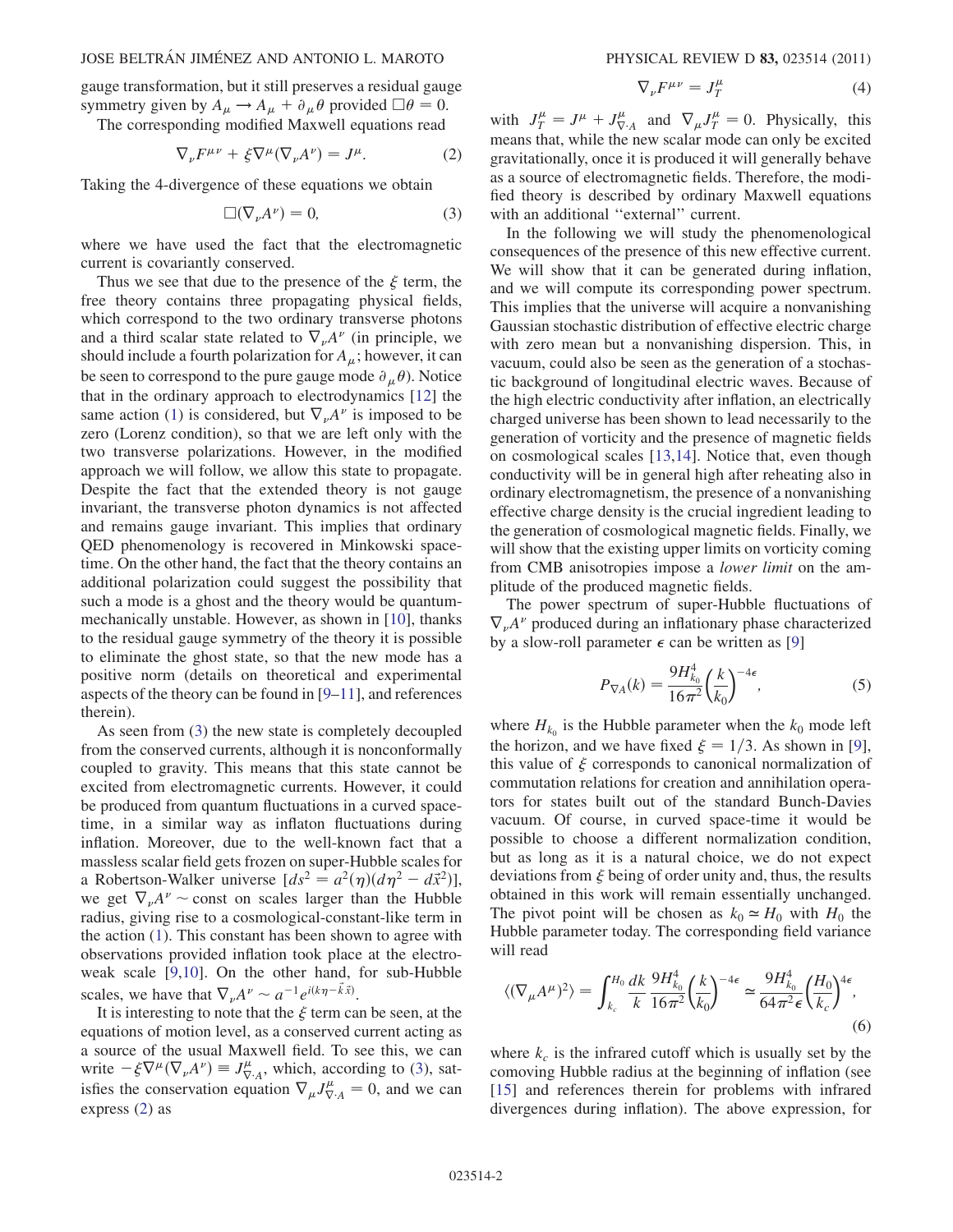super-Hubble modes today, can be identified with the cosmological constant scale  $M_A \simeq 2 \times 10^{-3}$  eV and, thus,

$$
M_{\Lambda}^{4} \simeq \frac{9H_{k_0}^{4}}{64\pi^{2}\epsilon} \left(\frac{H_0}{k_c}\right)^{4\epsilon}.
$$
 (7)

Since  $\epsilon$  is positive, we see that, in general,  $H_{k0} \leq M_{\Lambda}$ . Notice that  $\nabla_{\nu}A^{\nu}$  is constant on super-Hubble scales and starts decaying as  $1/a$  once the mode reenters the Hubble radius. Thus, today, a mode k will have been suppressed by a factor  $a_{\rm in}(k)$  (we are assuming that the scale factor today is  $a_0 = 1$ ). This factor will be given by  $a_{\text{in}}(k) = \Omega_M H_0^2 / k^2$ for modes entering the Hubble radius in the matter era, i.e. for  $k < k_{eq}$  with  $k_{eq} \simeq (14 \text{ Mpc})^{-1} \Omega_M h^2$  the value of the mode which entered at matter-radiation equality. For  $k > k_{\text{eq}}$  we have  $a_{\text{in}}(k) = \sqrt{2\Omega_M}(1 + z_{\text{eq}})^{-1/2}H_0/k$ . It is then possible to compute the corresponding power spectrum for the effective electric charge density today:  $\rho_g^0 = J_{\nabla \cdot A}^0 = -\xi \partial_0 (\nabla_\nu A^\nu)$ . Thus from

$$
\langle \rho(\vec{k}) \rho^*(\vec{h}) \rangle = (2\pi)^3 \delta(\vec{k} - \vec{h}) \rho^2(k) \tag{8}
$$

<span id="page-2-1"></span>we define  $P_{\rho}(k) = \frac{k^3}{2\pi^2} \rho^2(k)$ , which is given by

$$
P_{\rho}(k) = \begin{cases} 0, & k < H_0, \\ \frac{\Omega_M^2 H_0^2 H_{k0}^4}{16\pi^2} \left(\frac{k}{k_0}\right)^{-4\epsilon - 2}, & H_0 < k < k_{\text{eq}}, \\ \frac{2\Omega_M H_0^2 H_{k0}^4}{16\pi^2 (1 + z_{\text{eq}})} \left(\frac{k}{k_0}\right)^{-4\epsilon}, & k > k_{\text{eq}}. \end{cases}
$$
(9)

Therefore the corresponding charge variance will read  $\langle \rho^2 \rangle = \int \frac{dk}{k} P_\rho(k)$ . Notice that for modes entering the Hubble radius in the radiation era, the power spectrum is nearly scale invariant. Also, due to the constancy of  $\nabla_{\nu}A^{\nu}$ on super-Hubble scales, the effective charge density power spectrum is negligible on such scales, so that we do not expect magnetic field nor vorticity generation on those scales. Notice that, on sub-Hubble scales, the present amplitude of the longitudinal electric fields would be precisely  $E_L \simeq \nabla_{\nu} A^{\nu}$ .

For an observer moving with the cosmic plasma with four-velocity  $u^{\mu}$ , it is possible to decompose the Faraday tensor in its electric and magnetic parts as  $F_{\mu\nu}$  =  $2E_{\mu}u_{\nu} + (\epsilon_{\mu\nu\rho\sigma}/\sqrt{g})B^{\rho}u^{\sigma}$ , where  $E^{\mu} = F^{\mu\nu}u_{\nu}$  and  $B^{\mu} = \epsilon^{\mu\nu\rho\sigma}/(2\sqrt{g})F_{\rho\sigma}u_{\nu}$ . In the infinite conductivity limit, Ohm's law  $J^{\mu} - u^{\mu} u_{\nu} J^{\nu} = \sigma F^{\mu \nu} u_{\nu}$  implies  $E^{\mu} = 0$ . Therefore, in that case the only contribution would come from the magnetic part. Here,  $J^{\mu}$  is the current generated in the plasma which is assumed neutral, i.e.  $J_{\mu}u^{\mu} = 0$ . Thus, from ([4](#page-1-2)), we get

$$
F^{\mu\nu}{}_{;\nu}u_{\mu} = \frac{\epsilon^{\mu\nu\rho\sigma}}{\sqrt{g}} B_{\rho}u_{\sigma;\nu}u_{\mu} = J^{\mu}_{\nabla A}u_{\mu} \tag{10}
$$

<span id="page-2-0"></span>that for comoving observers in a Robertson-Walker metric imply (see also [[14](#page-4-13)])

$$
\frac{1}{a^2}\vec{\omega}\cdot\vec{B} = \frac{\rho_g^0}{a^2},\tag{11}
$$

where  $\vec{v} = d\vec{x}/d\eta$ ,  $\vec{\omega} = \vec{\nabla} \times \vec{v}$  is the fluid vorticity,  $\rho_g^0$  is the effective charge density today, and the  $\vec{B}$  components scale as  $B_i \propto 1/a$  as can be easily obtained from  $\epsilon^{\mu\nu\rho\sigma} F_{\rho\sigma;\nu} = 0$  to the lowest order in v. Thus, as commented before, the presence of the nonvanishing cosmic effective charge density necessarily creates both magnetic field and vorticity. In the absence of sources, vorticity scales as  $a^{3w-1}$  [[16\]](#page-4-15), with w the equation of state parameter of the dominant component. However, due to the presence of the effective current, we find that vorticity grows as  $|\vec{\omega}| \propto a$ , from the radiation era until present.

Using [\(11\)](#page-2-0), it is possible to estimate a lower limit on the present amplitude of the magnetic fields generated. Since we are not assuming any particular mechanism for the generation of the primordial magnetic and vorticity perturbations in the early Universe, we will consider them for simplicity as Gaussian stochastic variables such that

$$
\langle B_i(\vec{k})B_j^*(\vec{h})\rangle = \frac{(2\pi)^3}{2}P_{ij}\delta(\vec{k}-\vec{h})B^2(k),
$$
  

$$
\langle \omega_i(\vec{k})\omega_j^*(\vec{h})\rangle = \frac{(2\pi)^3}{2}P_{ij}\delta(\vec{k}-\vec{h})\omega^2(k)
$$
 (12)

with  $B^2(k) = Bk^n$  and  $\omega^2(k) = \Omega k^m$  and where  $P_{ij} =$  $\delta_{ij} - \hat{k}_i \hat{k}_j$  is introduced because of the transversality properties of  $B_i$  and  $\omega_i$ . The spectral indices n and m are in principle arbitrary. Notice that when the plasma conductivity becomes large after reheating, we expect constraints on the power spectra coming from [\(11\)](#page-2-0). We will be interested in calculating the mean fluctuation of the magnetic field in a region of size  $\lambda$  using a Gaussian window function:

$$
B_{\lambda}^{2} = \frac{4\pi}{(2\pi)^{3}} \int \frac{dk}{k} k^{3} B k^{n} W^{2}(k\lambda),
$$
 (13)

where  $W(k\lambda) = \exp(-k^2\lambda^2/2)$ . Similar expressions can be written for  $\omega_{\lambda}$  and  $\rho_{\lambda}$ . Thus from [\(11\)](#page-2-0) it is possible to obtain [[14](#page-4-13),[17](#page-4-16)]

$$
\rho_{\lambda}^2 = \frac{1}{(2\pi)^3} \frac{\Omega B}{2\pi^2} S(\lambda, n, m) \tag{14}
$$

with

$$
S(\lambda, n, m) = \int_{H_0}^{\infty} \frac{dk}{k} k^3 W^2(k\lambda)
$$

$$
\times \int d^3 p |\vec{k} - \vec{p}|^m p^n [1 + (\vec{k} - \hat{\vec{p}} \cdot \hat{\vec{p}})^2], \quad (15)
$$

where  $H_0 < p < k_{cB}$  and  $|\vec{k} - \vec{p}| > H_0$ . For the upper cutoff of the magnetic power spectrum, we take a conservative value corresponding to the magnetic diffusion scale which is given by  $k_{cB} \simeq 10^{11}$  Mpc<sup>-1</sup> [[18](#page-4-17)] (a more detailed analysis can be found in [[19](#page-4-18)]). Let us define

$$
G(\lambda, n) = \int_{k_{\min}}^{k_{\max}} \frac{dk}{k} k^3 k^n W^2(k\lambda), \qquad (16)
$$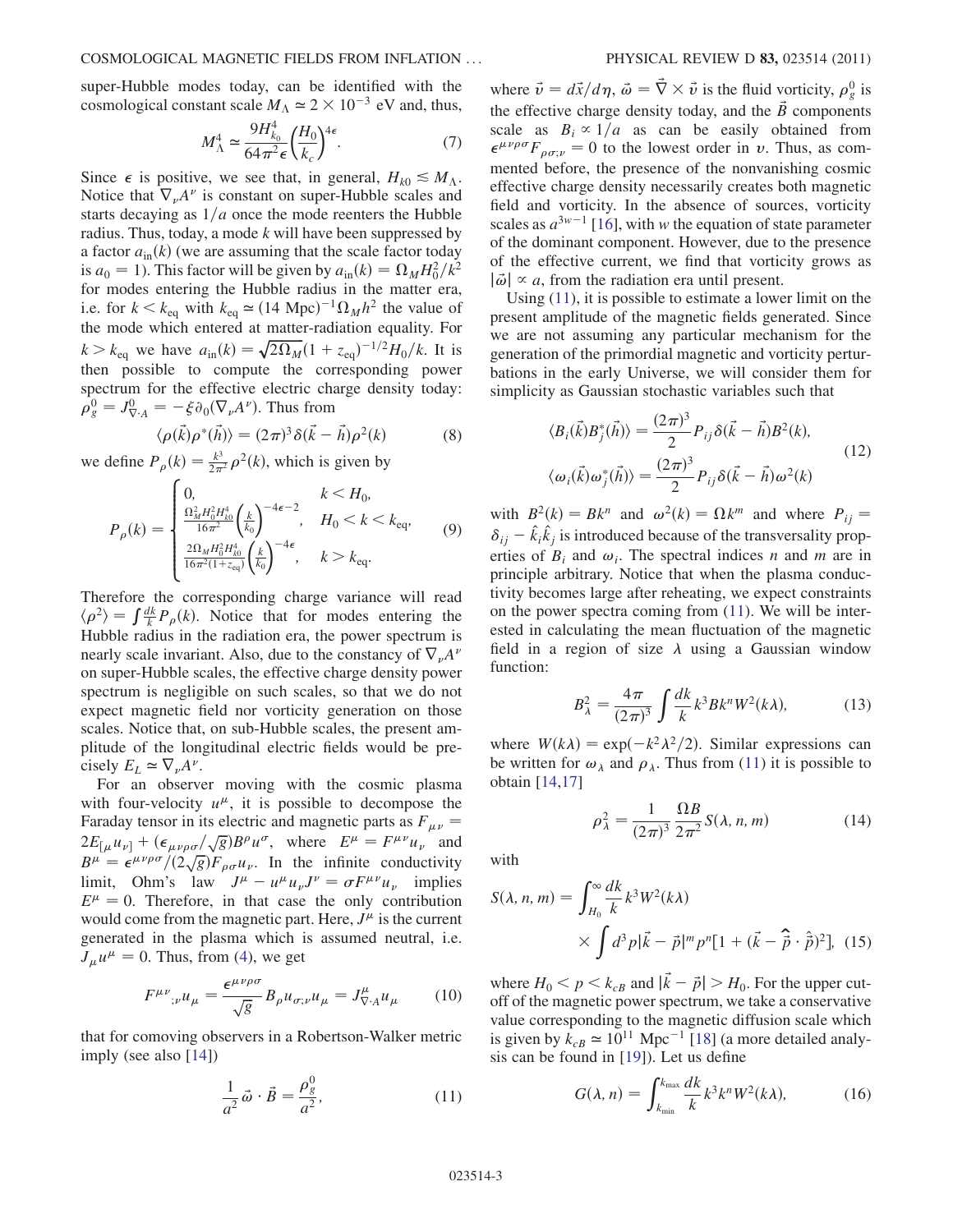## JOSE BELTRÁN JIMÉNEZ AND ANTONIO L. MAROTO PHYSICAL REVIEW D 83, 023514 (2011)

where, as before, due to the vanishing of the charge density on super-Hubble scales,  $k_{\text{min}}$  is typically given by the comoving Hubble horizon at the time the fluctuations are evaluated and  $k_{\text{max}} = k_{cB}(\infty)$  in the magnetic (vorticity) cases, respectively. Thus, we finally obtain for the magnetic fluctuation on a scale  $\lambda$ 

$$
B_{\lambda}^{2} \simeq \frac{4\pi\rho_{\lambda}^{2}G(\lambda, n)G(\lambda, m)}{\omega_{\lambda}^{2}S(\lambda, n, m)}.
$$
 (17)

<span id="page-3-1"></span>Vorticity perturbations generate anisotropies in the CMB temperature at the recombination time whose amplitude should be compatible with present observations. Taking into account the scaling properties of vorticity derived before, such limits on a scale  $\lambda$  can be written today as [\[14\]](#page-4-13)

$$
\omega_{\lambda}^2 \lesssim \frac{l^2 C_l/(2\pi) z_{\text{rec}}^2 G(\lambda, m)}{8l^3(l+1)R(l, m)},
$$
\n(18)

<span id="page-3-0"></span>where  $l^2C_l/(2\pi) \approx 10^{-10}$  and

$$
R(l, m) = \int_{k_{\text{rec}}}^{\infty} dk \frac{j_l^2 (k \eta_*)}{(k \eta_*)^2} k^m \tag{19}
$$

with  $\eta_* = \eta_0 - \eta_{\text{rec}}$ . We will consider the minimum of the right-hand side of  $(18)$  $(18)$  $(18)$  with respect to l which, for  $m < -1$ , is located at  $l \sim 29$  and, for  $m > -1$ , at  $l \sim 1200$ , which is the highest multipole measured by WMAP.

These stringent upper limits on vorticity can be translated using ([17](#page-3-1)) into lower limits on the present value of the magnetic field created by the effective current. For the sake of concreteness, we take  $H_{k0} \approx 2 \times 10^{-6}$  eV in [\(9\)](#page-2-1). This value corresponds to a scale of inflation around 100 GeV, i.e. in the electroweak range. It satisfies  $H_{k0} \lesssim M_{\Lambda}$  and also the limits on the primordial electromagnetic fluctuations coming from their imprint on CMB anisotropies (see [\[11\]](#page-4-9)). We have evaluated numerically the integrals appear-ing in ([17](#page-3-1)) for  $\epsilon \approx 0.01$ , although the  $\epsilon$  dependence of the bounds is very small. In Fig. [1](#page-3-2) we show the lower limits on the magnetic fields generated by this mechanism on scales  $\lambda = 0.1h^{-1}$  Mpc [which is the relevant scale for galaxies and clusters (see [\[18\]](#page-4-17))] and  $\lambda = 3000h^{-1}$  Mpc. These results show that the produced fields could have strong amplitudes even in the largest scales and act as seeds for a galactic dynamo or even play the role of primordial fields and account for observations just by amplification due to the collapse and differential rotation of the protogalactic cloud.

It is interesting to note that, since super-Hubble modes of the effective electromagnetic current are not generated, we expect magnetic fields to be present only on sub-Hubble scales. This means that the constraints coming from the dissipation of super-Hubble magnetic fields into

<span id="page-3-2"></span>

FIG. 1 (color online). Lower limits on the magnetic fields generated on galactic scales (upper panel) and Hubble horizon scales (lower panel) in terms of the magnetic spectral index *n* for different values of the vorticity spectral index m. The dot-dashed blue curve is for  $m = 0$ , the dashed green curve for  $m \approx -3$ , and the full red curve for  $m \approx -5$ .

gravity waves before nucleosynthesis [[17](#page-4-16)] do not apply in the present case. In any case, these results show that a more precise determination of the magnetic and vorticity spectra on cosmological scales could help establish the feasibility of the extended theory in [\(1\)](#page-0-0) for producing the observed cosmic magnetic fields.

We thank Ruth Durrer and Misao Sasaki for useful comments. This work has been supported by MICINN (Spain) Projects No. FIS 2008-01323 and No. FPA 2008- 00592, CAM/UCM 910309, MEC Grant No. BES-2006- 12059, and MICINN Consolider-Ingenio MULTIDARK CSD2009-00064. J. B. also received support from the Norwegian Research Council under the YGGDRASIL Project No. 195761/V11 and wishes to thank the hospitality of the University of Geneva where part of this work was performed.